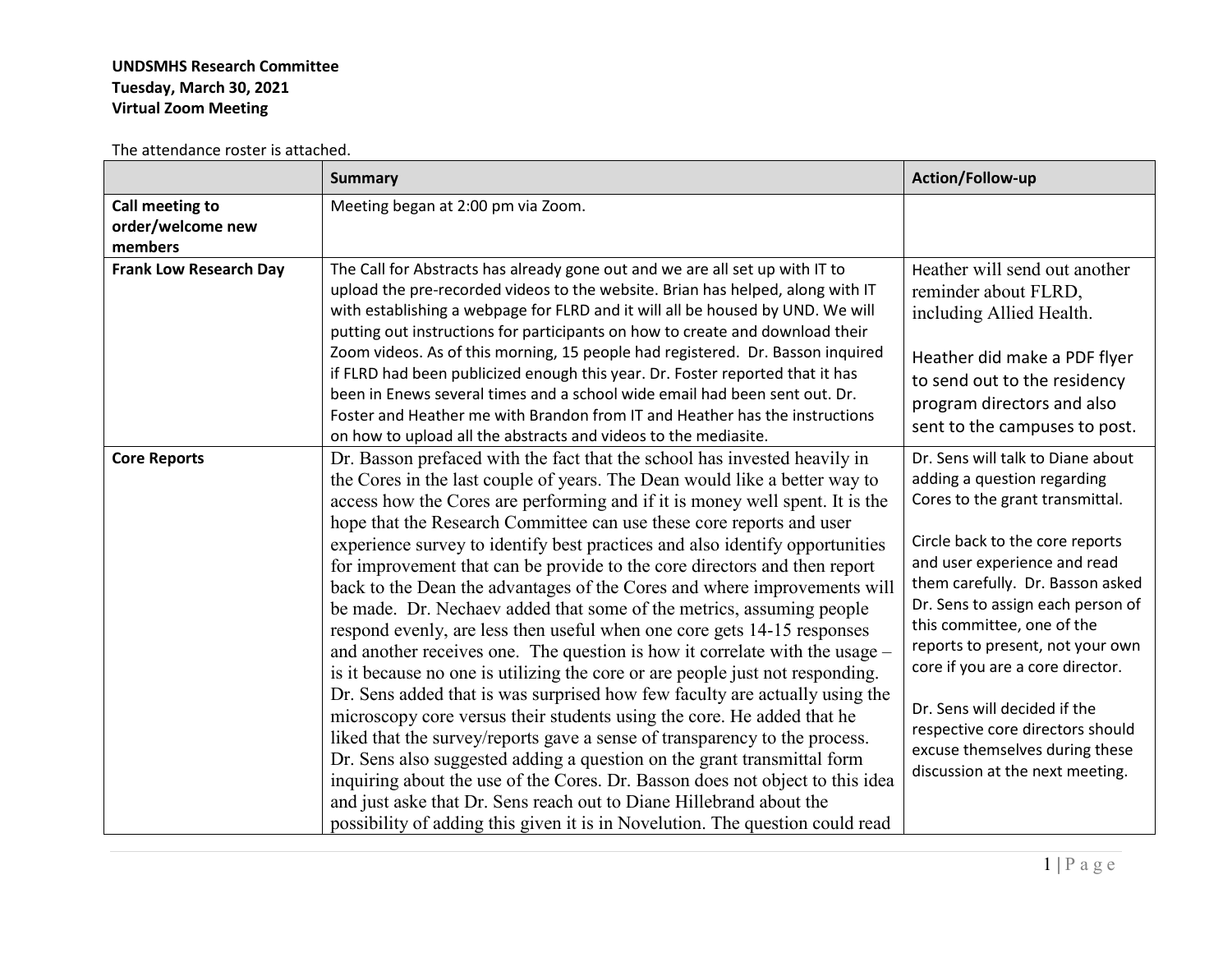| do you plan to use a Core, which one, and have you budgeted for it.          |  |
|------------------------------------------------------------------------------|--|
| Dr. Geiger found a particular part concerning from one core director that    |  |
| reported people had used their Core to publish papers but did not            |  |
| acknowledge the Core. Dr. Sens advised that on a past project from the       |  |
| indirect costs returns, anyone who acknowledged the Cores received           |  |
| \$1,000 toward their publication costs. They started with the Flow Core as   |  |
| a test for this incentive. Some found it interesting that only 3 of the 7    |  |
| cores were charging fees which makes it hard to determine if they have a     |  |
| mechanism for program income accounts, if they are planning on               |  |
| implementing a mechanism, or if this is something the Dean's office wants    |  |
| and expects as it related to a return on investment. Dr. Basson's opinion is |  |
| that the return of investment can come from charging fees, but that it       |  |
| also comes from new grant income. The thought process is if our              |  |
| investigators are generating better data, then better grants will be         |  |
| submitted and the school will receive more and better F&A. There are         |  |
| some boundaries on charges for use of a Core, for example if equipment is    |  |
| purchased with NIH money, like with the DaCCoTA money, they stipulated       |  |
| that we not charge for use of the equipment. However, we can charge for      |  |
| the supplies. Some challenges also arise with people not being able to       |  |
| afford core fees, but are trying to work towards obtaining a grant and       |  |
| need to use the equipment. Dr. Nechaev added that in the Genomics Core       |  |
| they have two streams of services, one which is easy to charge for and the   |  |
| other doesn't have a clear path for charging fees. He is trying to navigate  |  |
| through the latter portion by asking people to put the core director or the  |  |
| staff at 5% or a set percent when submitting grants. Discussion continued    |  |
| about thinking in terms of we now have two COBRE's and when they             |  |
| come up for renewal and phase three which is pathways to independence,       |  |
| that we would not be competitive if we didn't charge for the use of the      |  |
| cores. They expended to see a business plan that showed exactly what the     |  |
| anticipation of expenses and revenue was. Dr. Golovko agreed and added       |  |
| that there are two ways of being financially independent. One is by          |  |
| charging the user fee and second is by support from the school. But that     |  |
| charging a user fee is important and also showing where the additional       |  |
| support comes from. Additionally, the amount of money that the core          |  |
|                                                                              |  |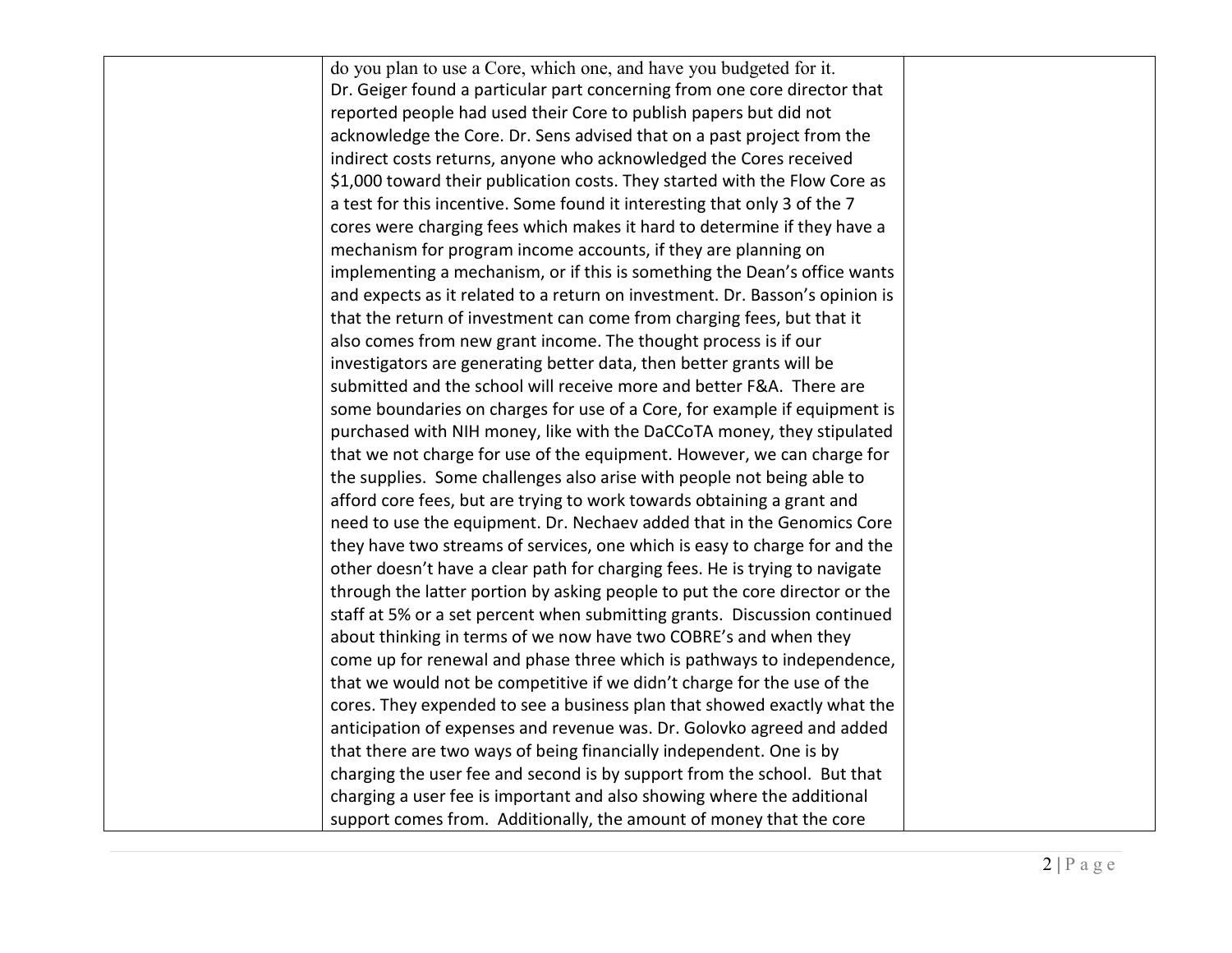| receive from the Dean's office is part of the sustainability. Dr. Basson     |  |
|------------------------------------------------------------------------------|--|
| summarized the ideas given by members of the committee: 1. Check off a       |  |
| box on the grant transmittal on which core will be used 2. Explain how       |  |
| you will contribute to the cores in your budget whether is be through        |  |
| charging fees or adding the technician or core director to the grant as a    |  |
| percentage of salary. Given that the cost savings would still follow the 1/3 |  |
| to the Dean and 2/3 to the department process. Another possible solution     |  |
| is done with waivers and vouchers for fees. Dr. Geiger added that is you     |  |
| start charging, you should charge everyone. However, you don't have to       |  |
| charge everyone the same about, but everyone is charged. Those that          |  |
| couldn't afford the cost were able to justify their reasonings and how they  |  |
| plan to afford it in the future, but no one was ever turned away from        |  |
| using a core. Dr. Geiger asked if the Dean's office would like to see some   |  |
| kind of harmonization amongst the cores. Do you leave it up to the           |  |
| individual departments/core and should there be some harmonious              |  |
| qualities that the cores should abide by. Dr. Basson replied that there is   |  |
| value in some consistency; however, each core is different - different user  |  |
| bases, different behaviors, and he doesn't want to force cores in to         |  |
| counterproductive process and guidelines. He does not want to                |  |
| disenfranchise people or slow the progress of scholarly activity. Dr.        |  |
| Warne and Nicole brought up the different composition of the human           |  |
| subjects core that doesn't have equipment and if strictly personnel based.   |  |
| Dr. Mehedi brought up some points regarding user outcomes and how the        |  |
| data is perceived and if there's a better way to provide data, or analyze    |  |
| data to be better. Dr. Basson replied that these are points that the user    |  |
| survey is trying to capture. There was discussion on what the core are       |  |
| expected to do, the product they output versus a faculty's expertise of      |  |
| data analysis and that being their duty as a faculty and collaborating with  |  |
| colleagues - finding the clear line between the service and the              |  |
| collaboration.                                                               |  |
| If it is the consensus of this committee, by vote, to mandate or             |  |
| recommend the process, then it should go back to the relevant                |  |
| departments for feedback. As members of this committee, be                   |  |
| ambassadors or the new policy proposed and take it back to your              |  |